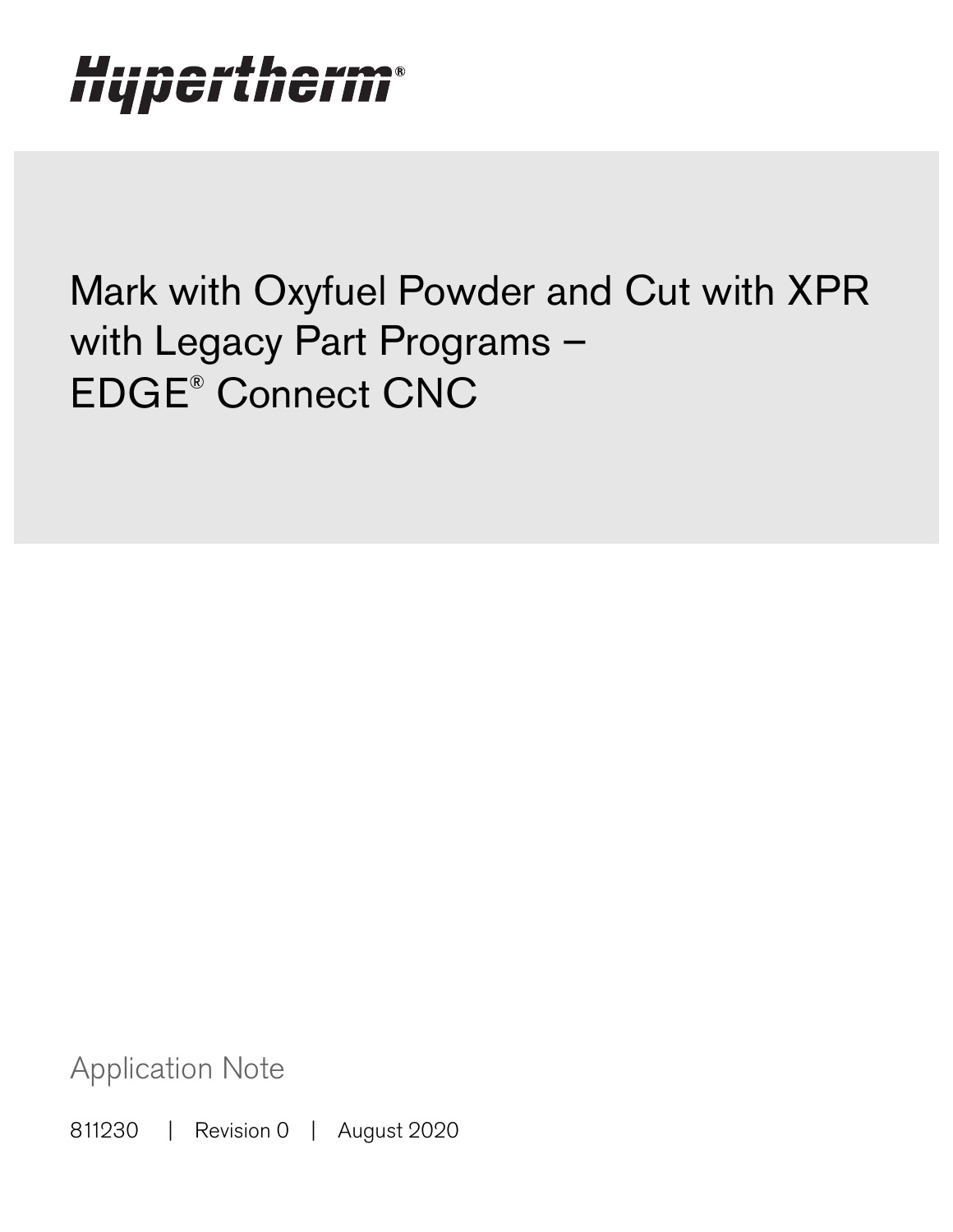#### Hypertherm, Inc.

Etna Road, P.O. Box 5010 Hanover, NH 03755 USA 603-643-3441 Tel (Main Office) 603-643-5352 Fax (All Departments) info@hypertherm.com (Main Office Email) 800-643-9878 Tel (Technical Service) technical.service@hypertherm.com (Technical Service Email) 800-737-2978 Tel (Customer Service) customer.service@hypertherm.com (Customer Service Email) 866-643-7711 Tel (Return Materials Authorization) 877-371-2876 Fax (Return Materials Authorization) return.materials@hypertherm.com (RMA email)

#### Hypertherm México, S.A. de C.V.

Avenida Toluca No. 444, Anexo 1, Colonia Olivar de los Padres Delegación Álvaro Obregón México, D.F. C.P. 01780 52 55 5681 8109 Tel 52 55 5683 2127 Fax Soporte.Tecnico@hypertherm.com (Technical Service Email)

#### Hypertherm Plasmatechnik GmbH

Sophie-Scholl-Platz 5 63452 Hanau **Germany** 00 800 33 24 97 37 Tel 00 800 49 73 73 29 Fax

#### 31 (0) 165 596900 Tel (Technical Service)

00 800 4973 7843 Tel (Technical Service) technicalservice.emea@hypertherm.com (Technical Service Email)

#### Hypertherm (Singapore) Pte Ltd.

82 Genting Lane Media Centre Annexe Block #A01-01 Singapore 349567, Republic of Singapore 65 6841 2489 Tel 65 6841 2490 Fax Marketing.asia@hypertherm.com (Marketing Email) TechSupportAPAC@hypertherm.com (Technical Service Email)

#### Hypertherm Japan Ltd.

Level 9, Edobori Center Building 2-1-1 Edobori, Nishi-ku Osaka 550-0002 Japan 81 6 6225 1183 Tel 81 6 6225 1184 Fax HTJapan.info@hypertherm.com (Main Office Email) TechSupportAPAC@hypertherm.com (Technical Service Email)

#### Hypertherm Europe B.V.

Vaartveld 9, 4704 SE Roosendaal, Nederland 31 165 596907 Tel 31 165 596901 Fax 31 165 596908 Tel (Marketing) 31 (0) 165 596900 Tel (Technical Service)

00 800 4973 7843 Tel (Technical Service)

technicalservice.emea@hypertherm.com (Technical Service Email)

#### Hypertherm (Shanghai) Trading Co., Ltd.

B301, 495 ShangZhong Road Shanghai, 200231 PR China 86-21-80231122 Tel 86-21-80231120 Fax

86-21-80231128 Tel (Technical Service)

techsupport.china@hypertherm.com (Technical Service Email)

#### South America & Central America: Hypertherm Brasil Ltda.

Rua Bras Cubas, 231 – Jardim Maia Guarulhos, SP – Brasil CEP 07115-030 55 11 2409 2636 Tel tecnico.sa@hypertherm.com (Technical Service Email)

#### Hypertherm Korea Branch

#3904. APEC-ro 17. Heaundae-gu. Busan. Korea 48060 82 (0)51 747 0358 Tel 82 (0)51 701 0358 Fax Marketing.korea@hypertherm.com (Marketing Email) TechSupportAPAC@hypertherm.com (Technical Service Email)

#### Hypertherm Pty Limited

GPO Box 4836 Sydney NSW 2001, Australia 61 (0) 437 606 995 Tel 61 7 3219 9010 Fax au.sales@Hypertherm.com (Main Office Email) TechSupportAPAC@hypertherm.com (Technical Service Email)

#### Hypertherm (India) Thermal Cutting Pvt. Ltd

A-18 / B-1 Extension, Mohan Co-Operative Industrial Estate, Mathura Road, New Delhi 110044, India 91-11-40521201/ 2/ 3 Tel 91-11 40521204 Fax HTIndia.info@hypertherm.com (Main Office Email) TechSupportAPAC@hypertherm.com (Technical Service Email)

© 2020 Hypertherm, Inc. All rights reserved.

EDGE, Phoenix, XPR, and Hypertherm are trademarks of Hypertherm, Inc. and may be registered in the United States and/or other countries. EtherCAT is a trademark of Beckhoff Automation. All other trademarks are the property of their respective holders.

[Environmental stewardship is one of Hypertherm's core values. w](https://www.hypertherm.com/environment)ww.hypertherm.com/environment

100% Associate-owned